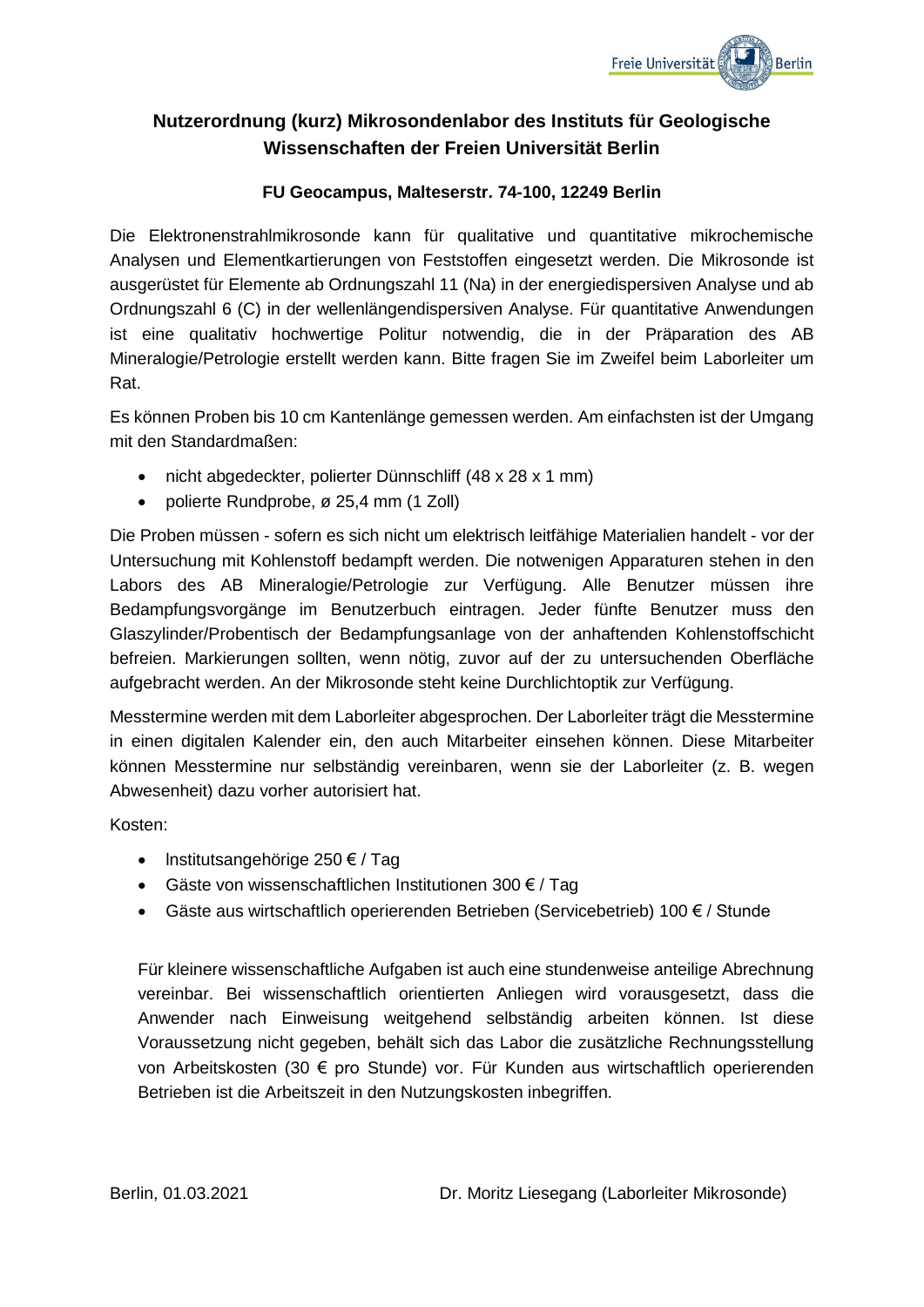

# **Prize list (short) of the electron microprobe lab of the AB Mineralogy-Petrology (Freie Universität Berlin)**

# **FU Geocampus, Malteserstr. 74-100, 12249 Berlin**

The electron microprobe can be used for qualitative and quantitative microchemical analyses and element distribution maps of solid samples.

Prizes:

- Members of the Institute of Geological Sciences 250  $\epsilon$  / day
- Guests from scientific institutions  $300 \text{ } \in /$  day
- Commercial/Industrial rate 100  $\notin$  / hour

Prizes for commercial/industrial purposes include all analytical activities by staff members. For scientific questions it is desirable for users to conduct their analytical activities independently. If a user is not able to conduct their analytical activities independently after the comprehensive training provided by the laboratory staff, supervision will be invoiced with 30  $\epsilon$  / hour.

Berlin, 01.03.2021 **Dr. Moritz Liesegang (head of EPMA lab)**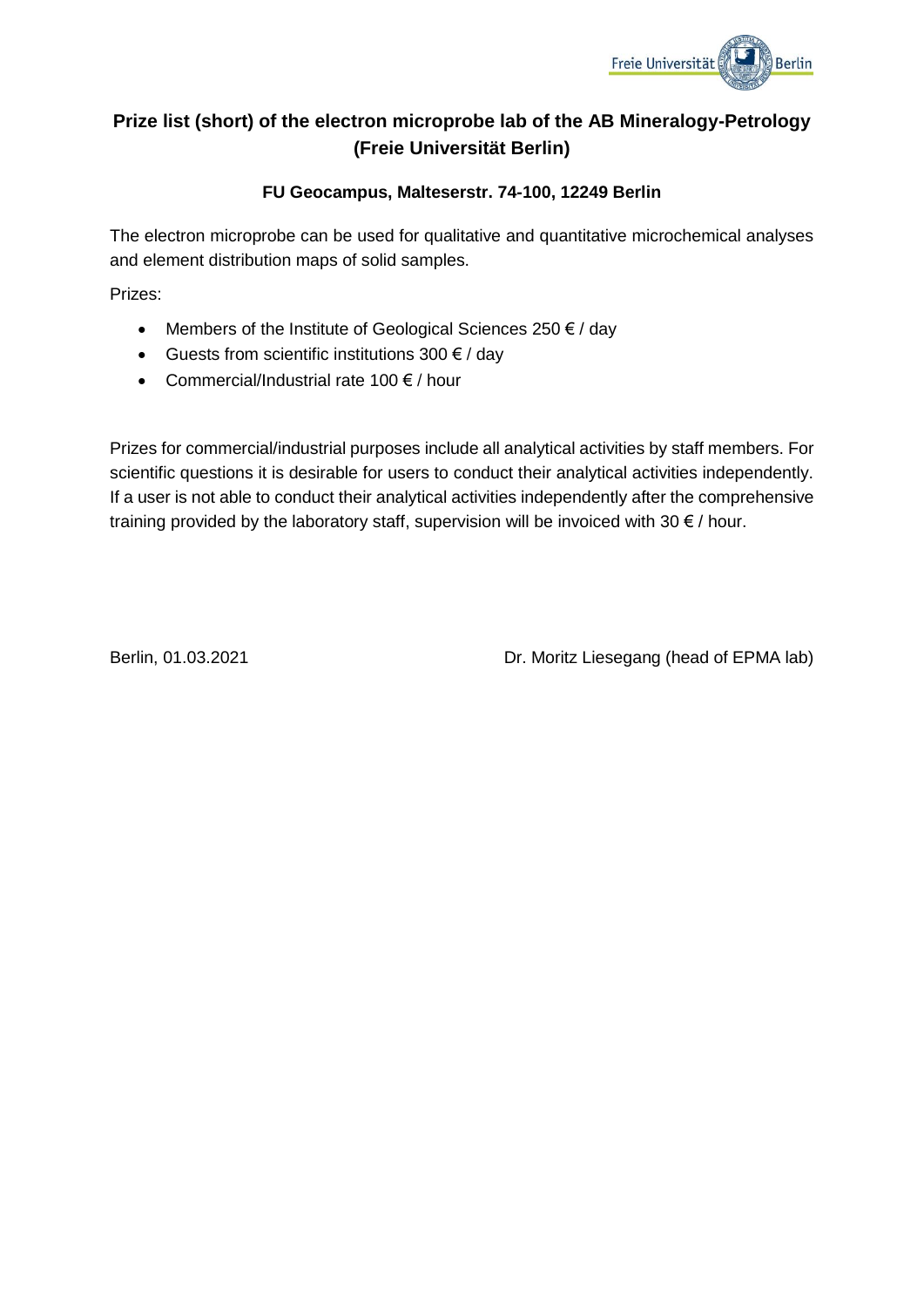

# **Terms and Conditions for accessing the electron microprobe laboratory at AB Mineralogy-Petrology (FUB)**

The electron microprobe laboratory is part of the AB Mineralogy-Petrology at the Freie Universität Berlin. The laboratory is to conduct research by providing scientific advice and laboratory infrastructure. The present user regulation is binding for all users of the microprobe laboratory. By using our facility, you agree to the following points:

#### **1. Laboratory equipment**

The task of the microprobe laboratory of the AB Mineralogy-Petrology is to enable measurements with the electron microprobe. The laboratory is currently equipped with a:

- JEOL electron microprobe JXA 8200
- Carbon coater Leica EM SCD 500
- Transmitted polarized light microscope
- Reflected light microscope

The devices are available to users for the processing of their research questions, as is the other laboratory infrastructure.

# **2. Access to the microprobe laboratory**

All scientists wishing to use our facility need to contact the head of the microprobe laboratory. The head of the laboratory will endeavor to provide short term measurement times. Appointment requests are processed in the order of their arrival. In the case of an urgent need to carry out measurements, the laboratory staff may decide to revoke assigned measuring dates and to assign them to other users.

Analytical time can be canceled by the laboratory staff if the laboratory is not ready for use due to, e.g., technical defects or personnel bottlenecks. The allocation of substitute dates for canceled analytical time is preferably carried out against regular appointments. If a user cannot perceive an appointment in the laboratory, one has to cancel the appointment at least two working days beforehand. If one does not comply with this obligation, the laboratory time will still be invoiced if the appointment cannot be assigned otherwise in the short term.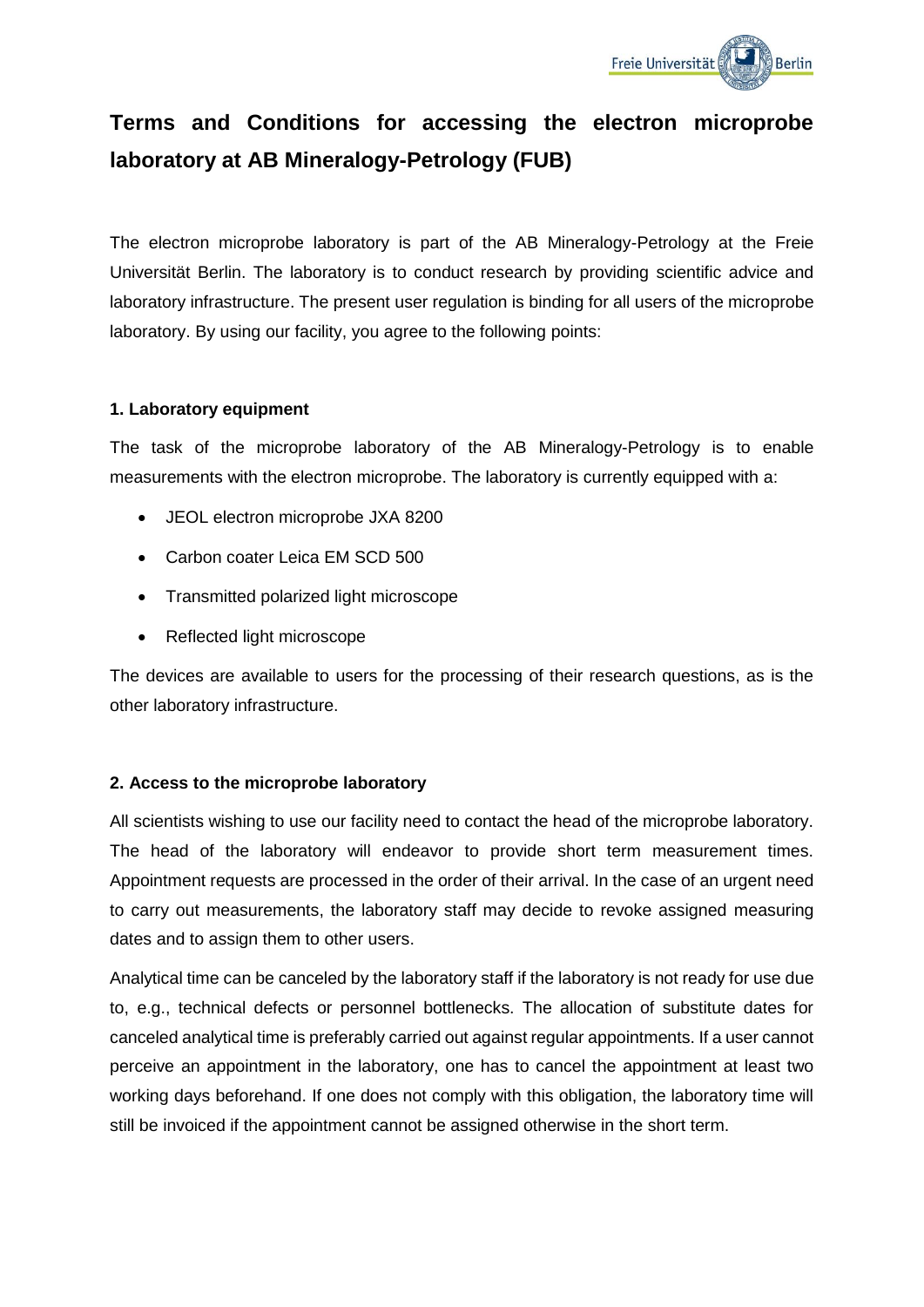

#### **3. Sample requirements and preparation**

#### Size of samples

Nearly any solid material can be analyzed. In most cases, samples are prepared as 28 x 48 mm rectangular thin sections without cover slips or 1-inch mounts. Thick sections up to 1 mm are also okay.

#### Polishing

The most critical step prior to sample analysis is a fine polish so that surface imperfections do not interfere with electron-sample interactions. This is particularly important for samples containing minerals with different hardness; polishing should yield a flat surface of uniform smoothness.

#### Petrographic work and coating

Having the thin section or mount ready, petrographic work on a microscope should be done prior to the use of the EPMA. Prior to analysis, samples have to be coated with a thin film of carbon by means of evaporative deposition. Carbon coating should be done with the Leica EM SCD 500 at the AB Mineralogy-Petrology to make sure that the coating layer thickness is similar to that of the reference material.

#### **4. Carrying out measurements and support for the user**

The extent to which laboratory users are assisted in carrying out analyses by the laboratory staff depends on the complexity of the analysis and the knowledge of the equipment of the users. In principle, it is desirable for users to conduct their analytical activities independently. In order to learn how to operate the device, it is not enough to have attended a student seminar on microanalysis. An on-site personal instruction into the microprobe by the laboratory staff and several hours of on-site training are a prerequisite to run the facility independently. Measurements for less extensive research projects, which would not justify a comprehensive training, can be carried out together with the laboratory staff.

The user is supervised by the laboratory staff for a maximum of seven hours per day. Within this period, all work requiring the presence of the laboratory personnel must be completed. The period of time in which users can access the care of the laboratory staff extends from Monday to Friday (working days) between 9 AM and 4 PM.

Extended on-site analytical time might be possible but needs to be discussed with the laboratory staff. A decision is case-sensitive. These regulations are not affected by measurements for pre-stored analyses. Valid in every case: at the beginning of the new work day of another user and at the end of booked lab time, the measurements must be completed.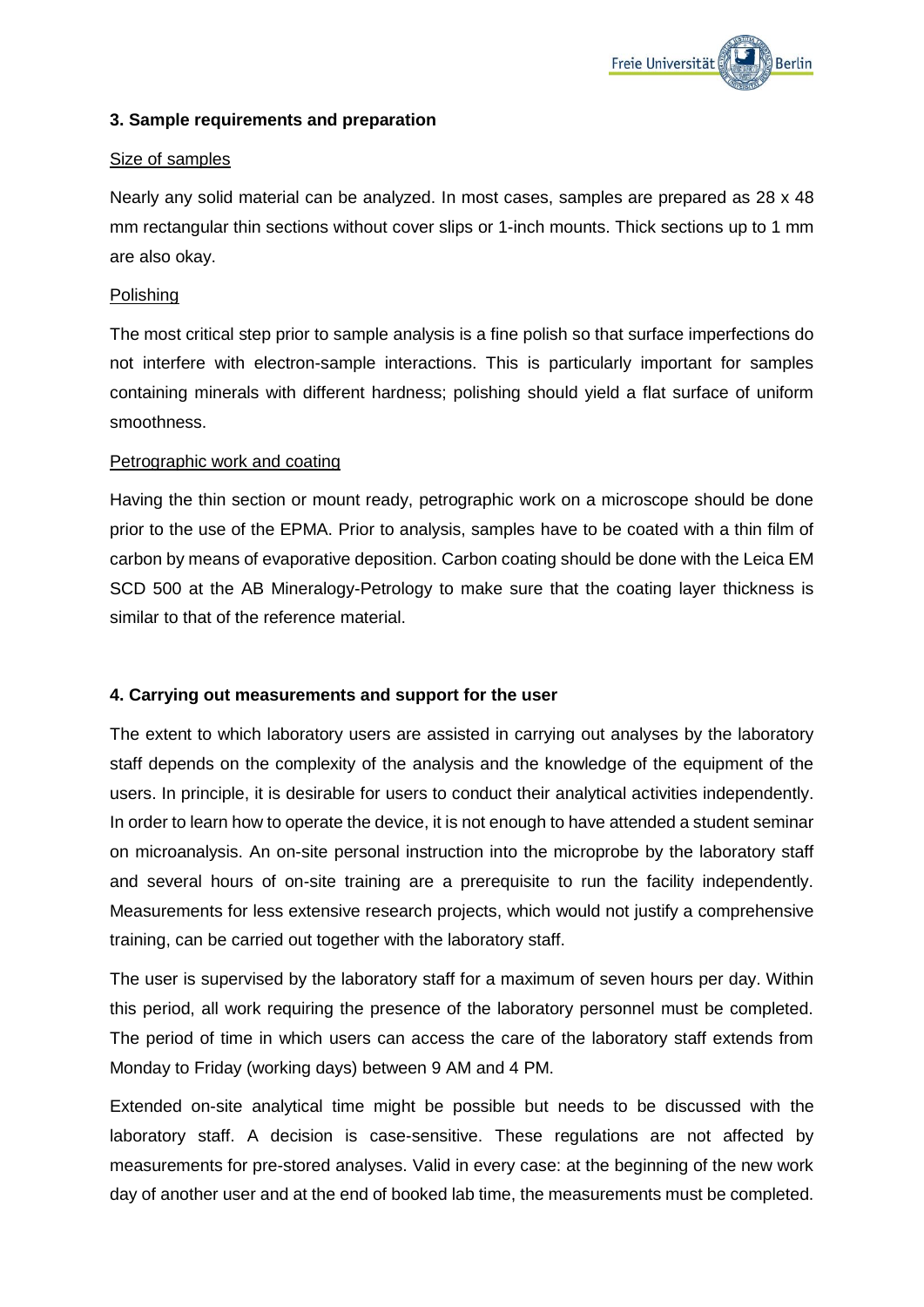

#### **5. General behavior in the microprobe laboratory**

The user has to follow the instructions of the laboratory staff and has to deal carefully with all laboratory equipment. If damage to the laboratory equipment is caused by faulty operation or negligence of the user, the damage must be remedied timely by the user.

Installing your own software on the computers of the laboratory is strictly forbidden. The copying of software from the laboratory computers is strictly prohibited. Modifying configuration files, initialization files, and start-up routines on the laboratory computers is strictly forbidden. Any violation of the User Regulations, Laboratory Regulations, or Occupational Health and Safety Regulations may lead to permanent exclusion from the laboratory use.

#### **6. Liability**

The AB Mineralogy-Petrology continually strives to provide high-quality data. Nonetheless, the AB Mineralogy-Petrology shall not be held liable in the event that results from our facility are subject of subsequent revision. Furthermore, we will not be held responsible for samples lost in transit. The AB Mineralogy-Petrology shall not be responsible to the user for any indirect or consequential loss or similar damage such as, but not limited to, loss of profit, loss of revenue or loss of contracts, provided such damage was not caused by a willful act.

#### **7. Data protection**

The users of the microprobe laboratory commit themselves to data protection. Data from other users, which are stored on the laboratory computers, may not be evaluated, copied or published. The primary/raw data obtained in the laboratory (e.g. measurement data, calibration values) are archived on the UNIX microprobe computer. However, this does not release users from their obligation to safe their own data in an appropriate and timely way.

# **8. Charging structure and publishing of data**

Running an electron microprobe lab is an expensive proposition. User fees directly support the operation of the lab and help keep the instrument an open resource to researchers and the scientific community. We strive to keep the user access fees for the instrument reasonable and competitive with the fees for similar laboratories at other institutions. The price for each analytical day depends on the time necessary to carry out the envisaged measurements and on the necessity for personal support from the laboratory staff. We offer daily analytical time because pre- and post-analytical work has always to be done. However, small, very welldefined scientific projects can be charged per hour. The user fees charged daily can be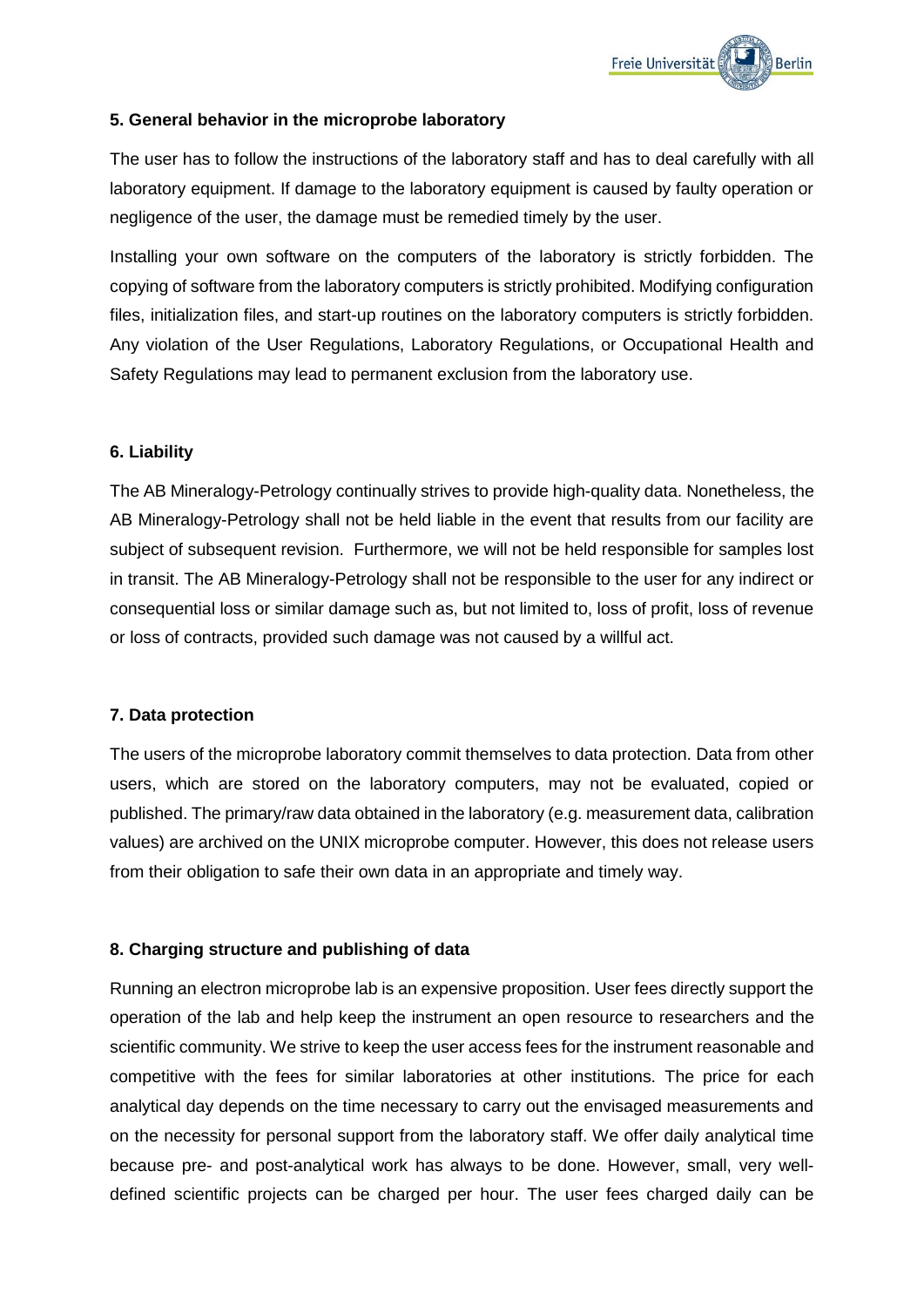provided upon request (please contact the head of the lab). If a user is not able to conduct their analytical activities independently after the comprehensive training provided by the laboratory staff, supervision will be invoiced.

Unless otherwise agreed between a user and the laboratory staff, the data obtained in the microprobe laboratory will be used by the user for at least one peer-reviewed manuscript to appear in the scientific literature. Manuscripts which are to be submitted for publications should be sent to the laboratory staff in a timely manner. The staff member will review the microprobe component and recommend any points where improvements might be made. In each case of publication, the laboratory has to be mentioned:

- In the case of independent lab work by the user without any scientific contribution of the laboratory staff, the microprobe laboratory is to be mentioned in the acknowledgment of the publication.
- If a user is not able to conduct their analytical activities independently or the laboratory head contributed scientifically to the work (e.g. by developing analytical routines or by a significant evaluation of data), the work may be considered a scientific collaboration.

In case of a scientific collaboration and unless otherwise agreed between a user and the laborarory staff, the head of the laboratory (or staff member) could be considered as a coauthor. The qualification for co-authorship should be based on the following criteria (adapted from McNutt et al., 2018, PNAS; [https://doi.org/10.1073/pnas.1715374115\)](https://doi.org/10.1073/pnas.1715374115):

The co-author is expected to have made substantial contributions to the conception or design of the work; or the acquisition, analysis, or interpretation of data; or the creation of new software used in the work; or have drafted the work or substantively revised it

AND to have approved the submitted version (and any substantially modified version that involves the author's contribution to the study);

AND to have agreed both to be personally accountable for the author's own contributions and to ensure that questions related to the accuracy or integrity of any part of the work, even ones in which the author was not personally involved, are appropriately investigated, resolved, and the resolution documented in the literature.

Microprobe lab members who meet less then the above criteria for authorship should not be listed as authors, but they should be acknowledged. In both cases, a copy of the publication (in electronic or printed form) must be made available to the laboratory staff.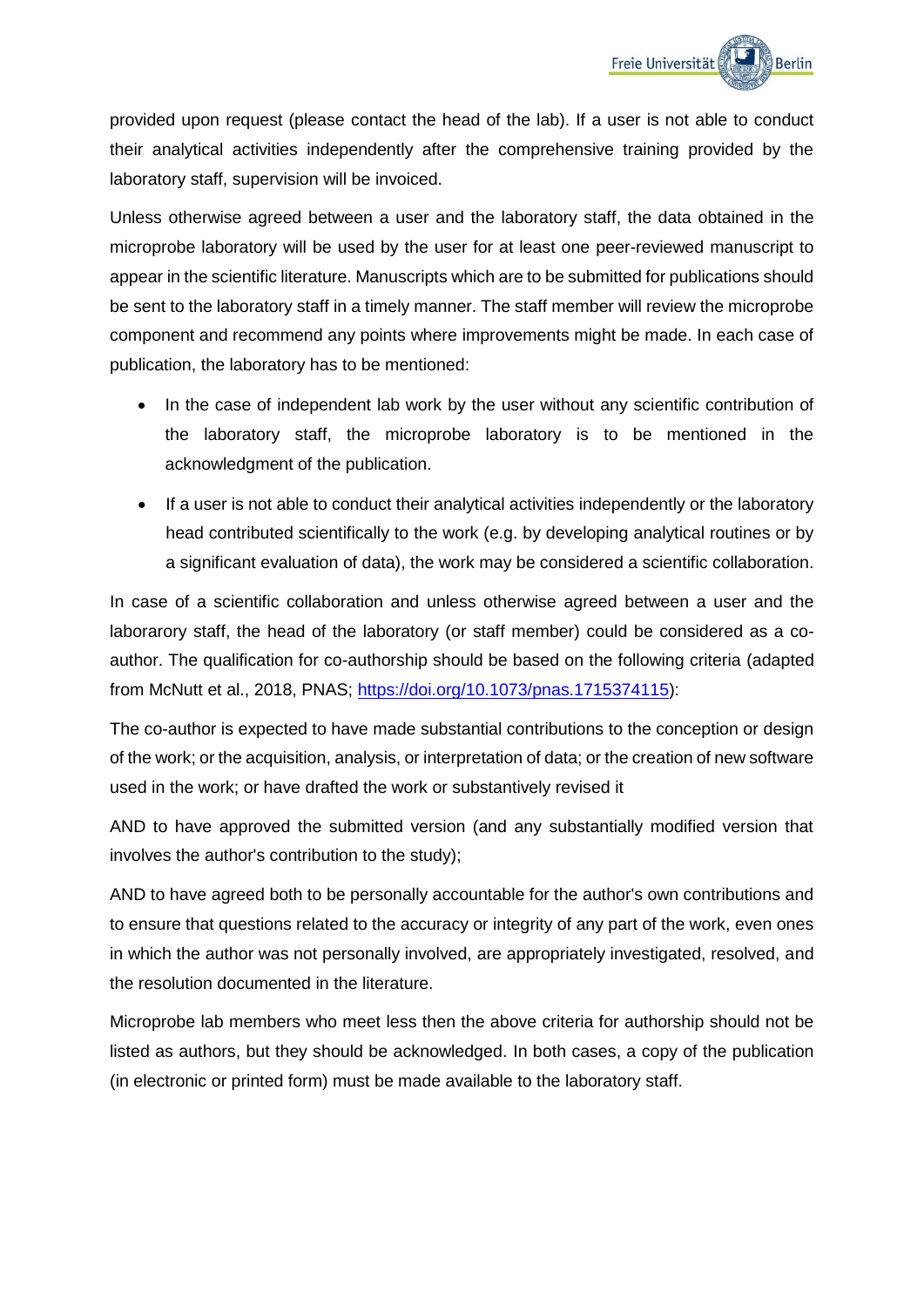

# **9. Preparation of the sample(s) prior to any microprobe analyses**

The user is responsible for a proper preparation of his/her analytical time. This means that one needs to make sure that:

- the sample(s) fit to our sample holder
- the sample(s) are well polished and have a flat and even surface
- the user knows and documented the/their sample(s) by using other methods, for example, light microscopy.
- the samples should be coated before the analytical day (to safe time).

If any of the above-mentioned point cannot be provided by the user, the AB Mineralogy-Petrology shall not be made responsible for any analytical day terminating without conducted measurements. The price of an analytical day is independent of the achieved goals.

Berlin, 01.03.2021 **Dr. Moritz Liesegang (head of EPMA lab)**